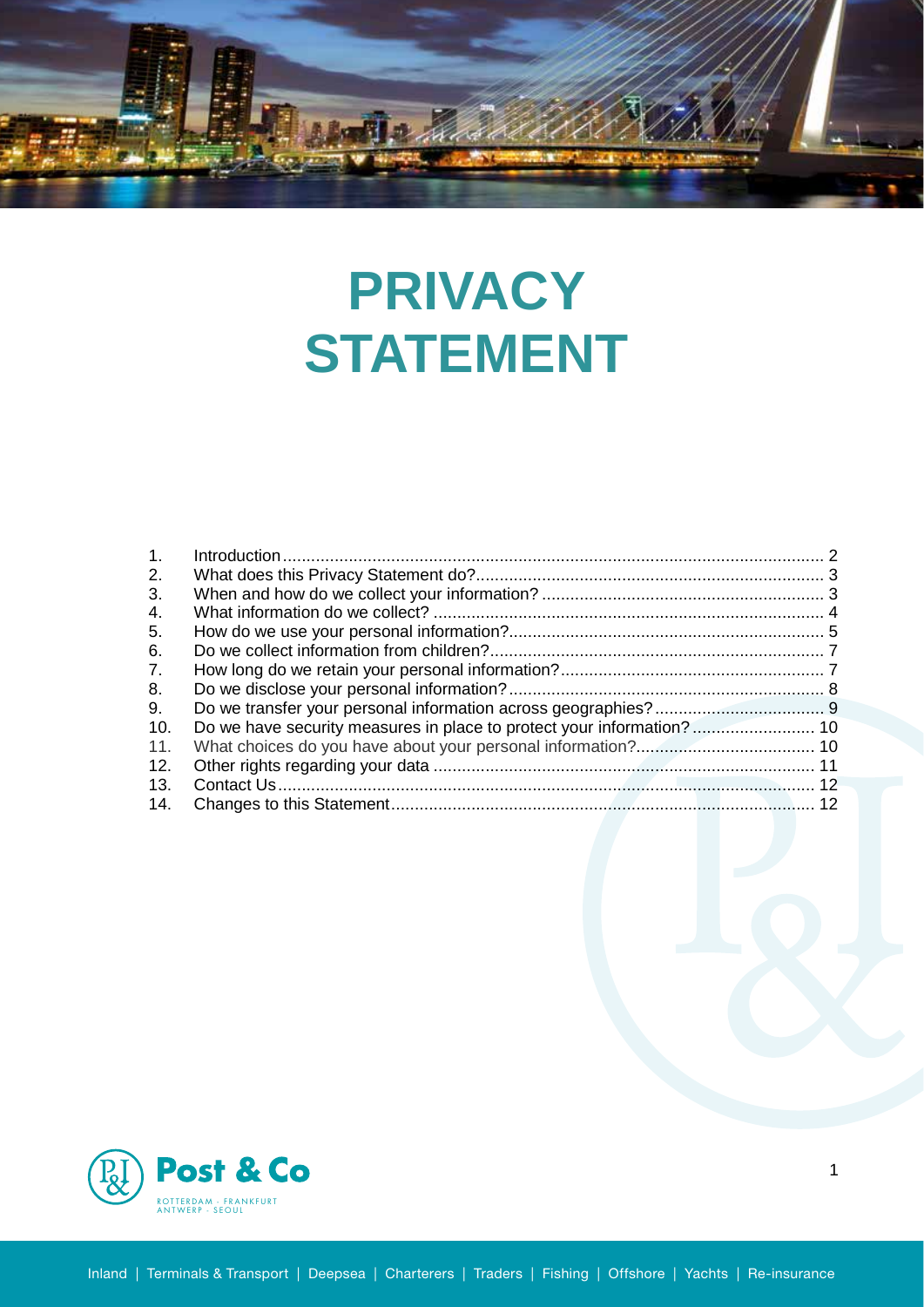

## **1. Introduction**

Post & Co is the independent partner for Marine Liability and Logistics insurances for all players in the logistical chain, such as Ship Owners and Charterers, Terminal and Transport Operators, NVOCC's, Transport Intermediaries and Port Authorities, with our registered Head Office at Blaak 31 Rotterdam 3011 GA, Netherlands. Post & Co is committed to protecting your privacy. This commitment reflects the value we place on earning and keeping the trust of our customers, business partners, and others who share their personal information with us.

Throughout this Statement, "Post & Co" refers to Post & Co (P & I) B.V. Post & Co (Belgium) B.V, Post & Co (Assekuranzkontor) GMBH, including affiliated companies and subsidiaries (also referred to as "we", "us", or "our").

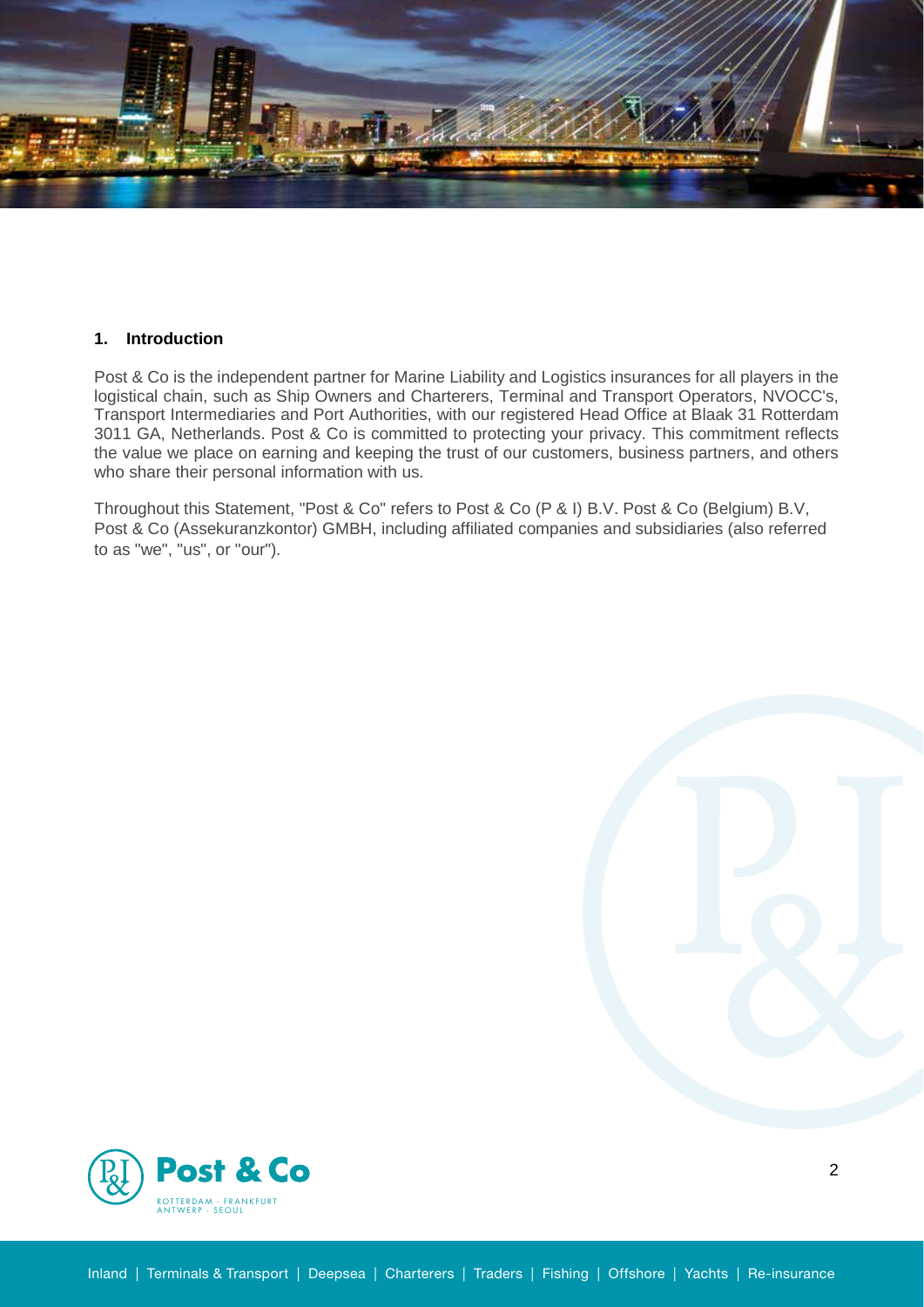

## 2. **What does this Privacy Statement do?**

This Privacy Statement ("Statement") explains how Post & Co collects, uses, shares and retains personal information you provided to us and any personal information we collect from other sources. This Statement is a statement of our practices and of your rights regarding your personal information. This does not create any rights or obligations on either party, beyond those which already exist under data protection laws.

This Statement does not apply to your use of a third party site linked to on our website.

## 3. **When and how do we collect your information?**

You directly provide Post & Co with most of the data we collect and process. Post & Co collects and process personal information and data:

#### • **When we perform services for our clients**

 Our services and products include insurance broking, claims management, risk management consulting, other forms of insurance services (including but not limited to underwriting of insurance products and reinsurance). In these cases, your personal information will normally be provided to us by our clients (and / or advisors or service providers acting on behalf of our clients), or sometimes our clients may ask us to contact you directly. We may also need to obtain information from third parties such as insurance companies, insurance brokers financial institutions, surveyors, legal counsel and medical specialists.

### • **When you request a service from us**

For example, if you ask us to obtain insurance quotes on your behalf, or if you contact us as a representative of your employer to enquire about a professional service you would like us to offer to your company.

- **When you use or view our website, applications or complete any forms pertaining to Post & Co**
- **When you apply for a position at Post & Co** You may provide this information directly (through an online recruitment portal, careers site or via correspondence), or via an agency.
- **If you contact us with a complaint or query**

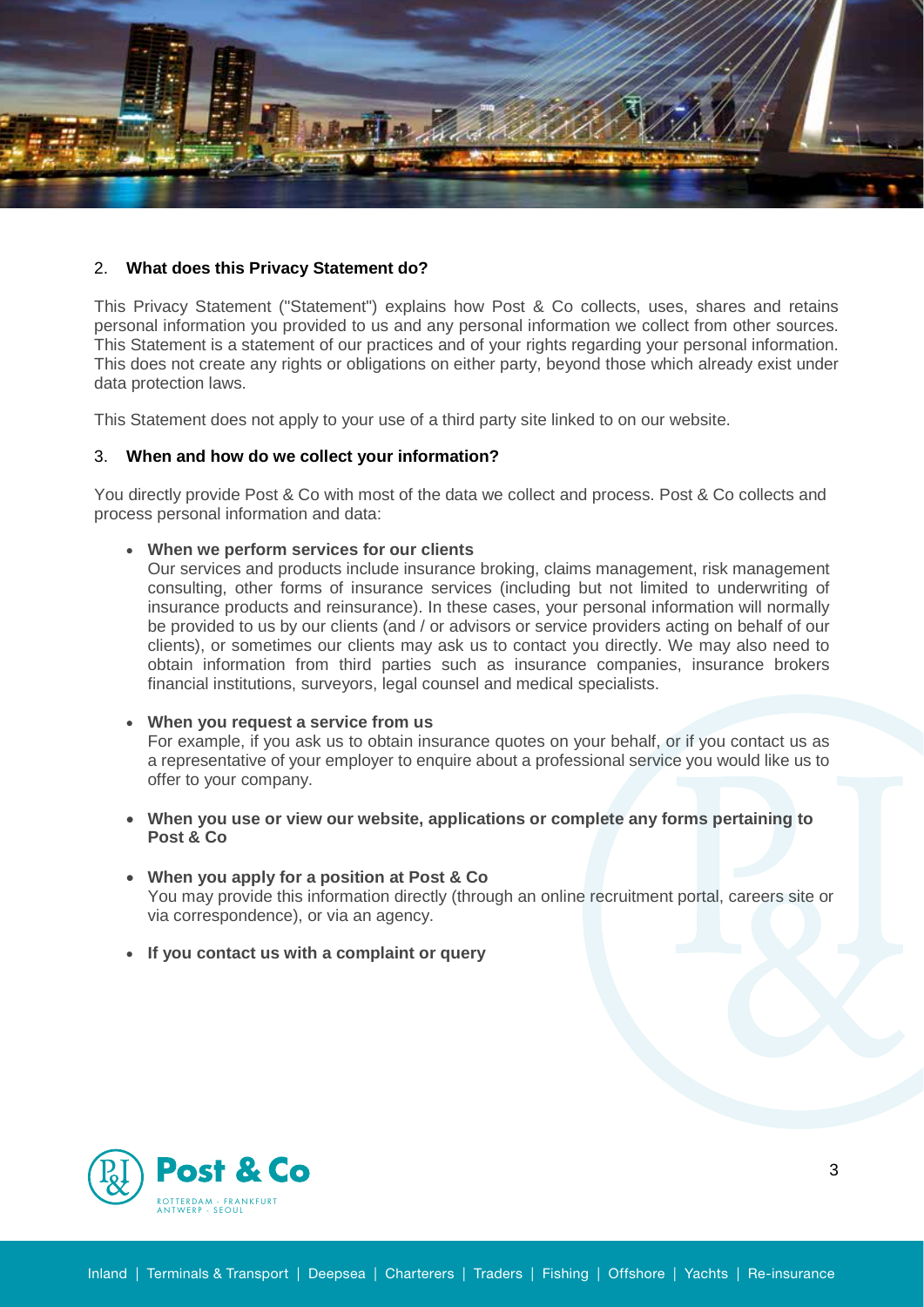

# 4. **What information do we collect?**

Where we collect and need to use personal information for careful consideration and legitimate business purposes and to ensure we offer our services effectively and efficiently so as to meet the client's requirements and our legal obligation, we do so in a confidential manner and on a basis of absolute necessity.

#### *Information you provide to us*

When you request services (whether as an individual or through a proxy), we ask that you provide accurate and necessary information that enables us to respond to your request. When a visitor provides personal information to us, we use it for the purposes for which it was provided to us as stated at the point of collection or as obvious from the context of collection, for example providing an insurance quote or applying for a position at Post & Co.

When we provide the services listed above for our clients, we may collect the following:

- personal information such as your name, contact details, date of birth, gender, marital status, financial details, employment details, and benefit coverage.
- sensitive information, this will be done strictly relevant to the services we provide. Sensitive information includes a number of types of data relating to: race or ethnic origin; political opinions; religious or other similar beliefs; trade union membership; physical or mental health; sexual life or criminal record.

We will not collect any sensitive information unless this is required. We suggest that you do not provide sensitive information of this nature unless we specifically request this information.

If you provide us with sensitive personal information, you understand and give your explicit consent that we may collect, use and disclose this information to appropriate third parties for the purposes described in this Statement. If you provide personal information about other individuals such as employees or dependents, you must obtain their consent prior to your disclosure to us.

We may ask you for some or all of the following types of information when you register for events, request services, manage accounts, access various content and features or directly visit our website. This includes, but is not limited to:

- Contact information, such as name, e-mail address, postal address, phone number and mobile number;
- User name, password, password reminder questions and password answers;
- Communication preferences, such as which newsletters you would like to receive;
- Search queries:
- Contact information about others when you refer someone to a particular site or service (note: this information is used solely to facilitate requested communications); and

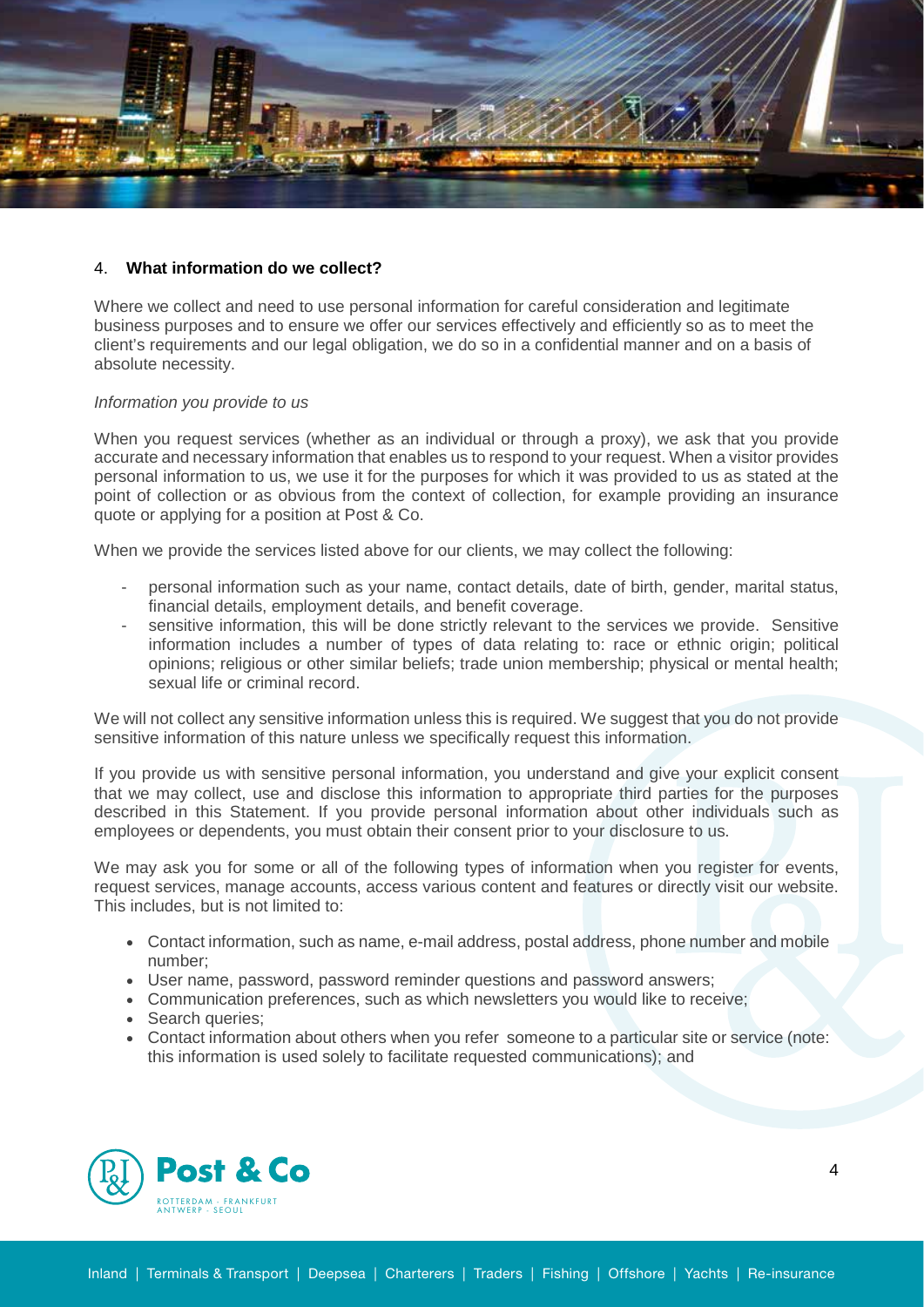

• In some instances, we automatically collect certain types of information when you visit our website and through e-mails that we may exchange.

#### *Social Media:*

You can engage with us through social media websites or through features such as plug-ins or applications on Post & Co websites that integrate with social media sites. When you engage with us on or through third party social media sites, plug-ins, or applications, you may allow us to have ongoing access to certain information from your social media account (e.g., name, e-mail address, photo, gender, birthday, the posts or the 'likes' you make).

If you post information when you interact with our website through social media sites, plug-ins or other applications, depending on your privacy settings, this information may become public on the Internet. You can control what information you share through privacy settings available on social media sites. For more information about how you can customize your privacy settings and how third party social media sites handle your personally identifiable information, please refer to their privacy help guides, privacy notices and terms of use.

#### *Mobile Devices:*

If you access our website on your mobile telephone or mobile device, we may also collect your unique device identifier, as well as information about your device's operating system, mobile carrier and your location information.

#### 5. **How do we use your personal information?**

Post & Co always strive to provide a clear, honest and transparent approach regarding how and when we collect and use personal data. The following is a summary of the purposes for which we use personal information.

#### *Performing services for our clients*

We process personal information which our clients provide to us in order to perform our professional consultancy and risk based advisory services. The precise purposes for which your personal information is processed will be determined by the scope and specification of our engagement, and by applicable laws, regulatory guidance and professional standards.

#### *Administering our client engagements*

We process personal information about our clients and the individual representatives of our corporate clients in order to:

- carry out "Know Your Client" checks and screening prior to starting a new engagement;
- carry out client communication, service, billing and administration;
- deal with client complaints;

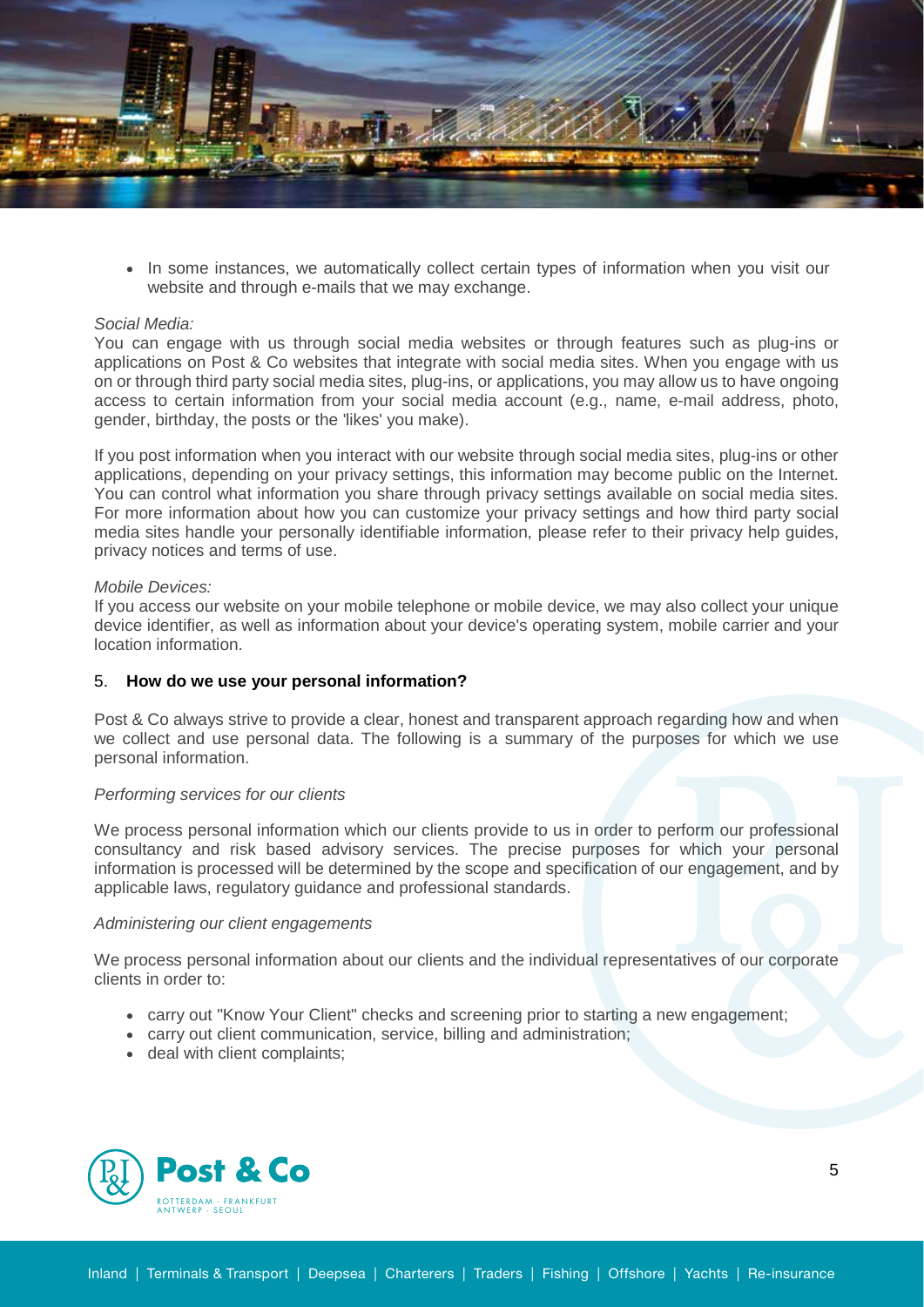

• administer claims:

## *Contacting and marketing our clients and prospective clients*

We will never seek to commercially exploit any personal data we hold. We process personal information, subject to appropriate consent, about our clients and the individual representatives of our corporate clients in order to:

- contact our clients in relation to current, future and proposed engagements;
- send our clients newsletters, and other marketing communications;
- determine the level of our services, as described above, to better understand trends in the specific insurance market which Post & Co services. This type of information helps inform our approach towards our general business development and to allow Post & Co to be more effective and service-led. Understanding our clients and their preferred method of doing business also helps us provide a better customer service.

## *Conducting data analytics*

Post & Co offers unparalleled service, which relies on developing sophisticated products and services by drawing on our experience from prior engagements. Post & Co is not concerned with an analysis of identifiable individuals, and we take steps to ensure that your rights and the legitimacy of Post & Co's activities are ensured through the use of aggregated or otherwise de-identified data.

#### *Other uses*

- Provide information and services as requested by you;
- Determine eligibility and process applications for products and services;
- Provide information and services as requested by clients;
- Understand and assess clients' ongoing needs and offer products and services to meet those needs;
- Obtain and update credit information with appropriate third parties, such as credit reporting agencies, where transactions are made on credit;
- Execute, monitoring and training; and
- Conduct processing necessary to fulfil other contractual obligations for the individual. If we wish to use your personal information for a purpose which is not compatible with the purpose for which it was collected for, we will request your consent. In all cases, we balance our legal use of your personal information with your interests, rights, and freedoms in accordance with applicable laws and regulations to make sure that your personal information is not subject to unnecessary risk.

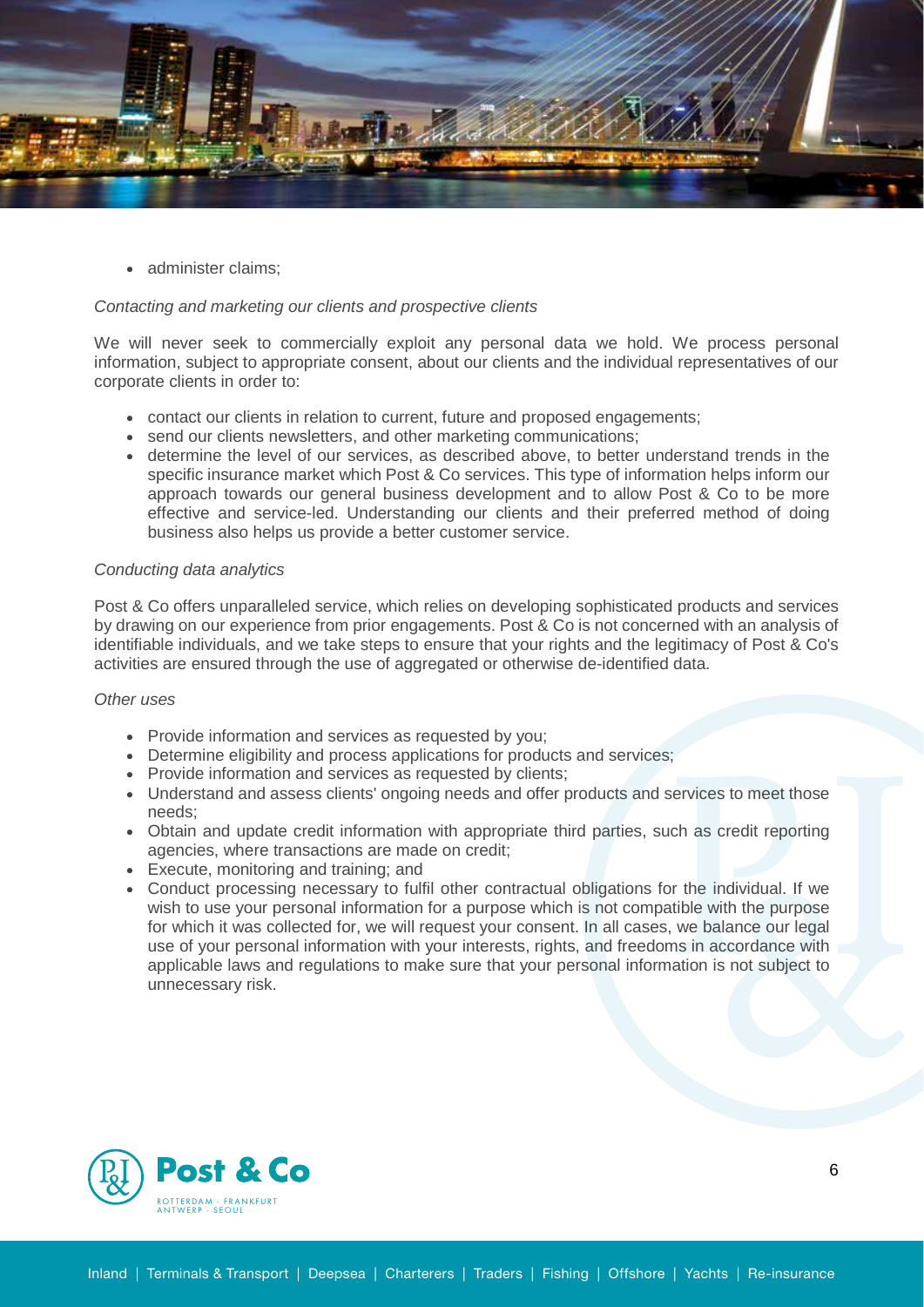

# *Legal basis for using information*

All use of your personal information is justified by a "lawful basis" for processing. In the majority of cases, processing will be justified on the basis that:

- the processing is necessary for the performance of a contract to which you are a party, or to take steps (at your request) to enter into a contract;
- the processing is necessary for us to comply with a relevant legal obligation (e.g. where we are required to collect certain information about our clients for tax or accounting purposes, or where we are required to make disclosures to courts or regulators); or
- the processing is in our legitimate commercial interests, subject to your interests and fundamental rights (e.g. where we use personal information provided to us by our clients to deliver our services, and that processing is not necessary in relation to a contract to which you are a party). In limited circumstances, we will use your consent as the basis for processing your personal information, for example, where we are required to obtain your prior consent in order to send you marketing communications.

 Before collecting and/or using any special categories of data, or criminal record data, we will establish a lawful exemption which will allow us to use that information. This exemption will typically be:

- your explicit consent;
- the establishment, exercise or defence by us or third parties of legal claims; or
- a context specific exemption provided for under local laws of EU Member States and other countries implementing the GDPR, such as in relation to the processing of special category data for insurance purposes.

#### 6. **Do we collect information from children?**

Our websites are not directed to children and we do not knowingly collect personal information from children on our websites. Children are prohibited from using our websites.

#### 7. **How long do we retain your personal information?**

How long we retain your personal information depends on the purpose for which it was obtained and its nature. We will keep your personal information for the period necessary to fulfil the purposes described in this Statement unless a longer retention period is permitted by law, in accordance with our Record Retention Policy, which can be obtained on request as mentioned herein below in clause 12.

In specific circumstances we may store your personal information for longer periods of time so that we have an accurate record of your dealings with us in the event of any complaints or challenges, or if we reasonably believe there is a prospect of litigation relating to your personal information or dealings.

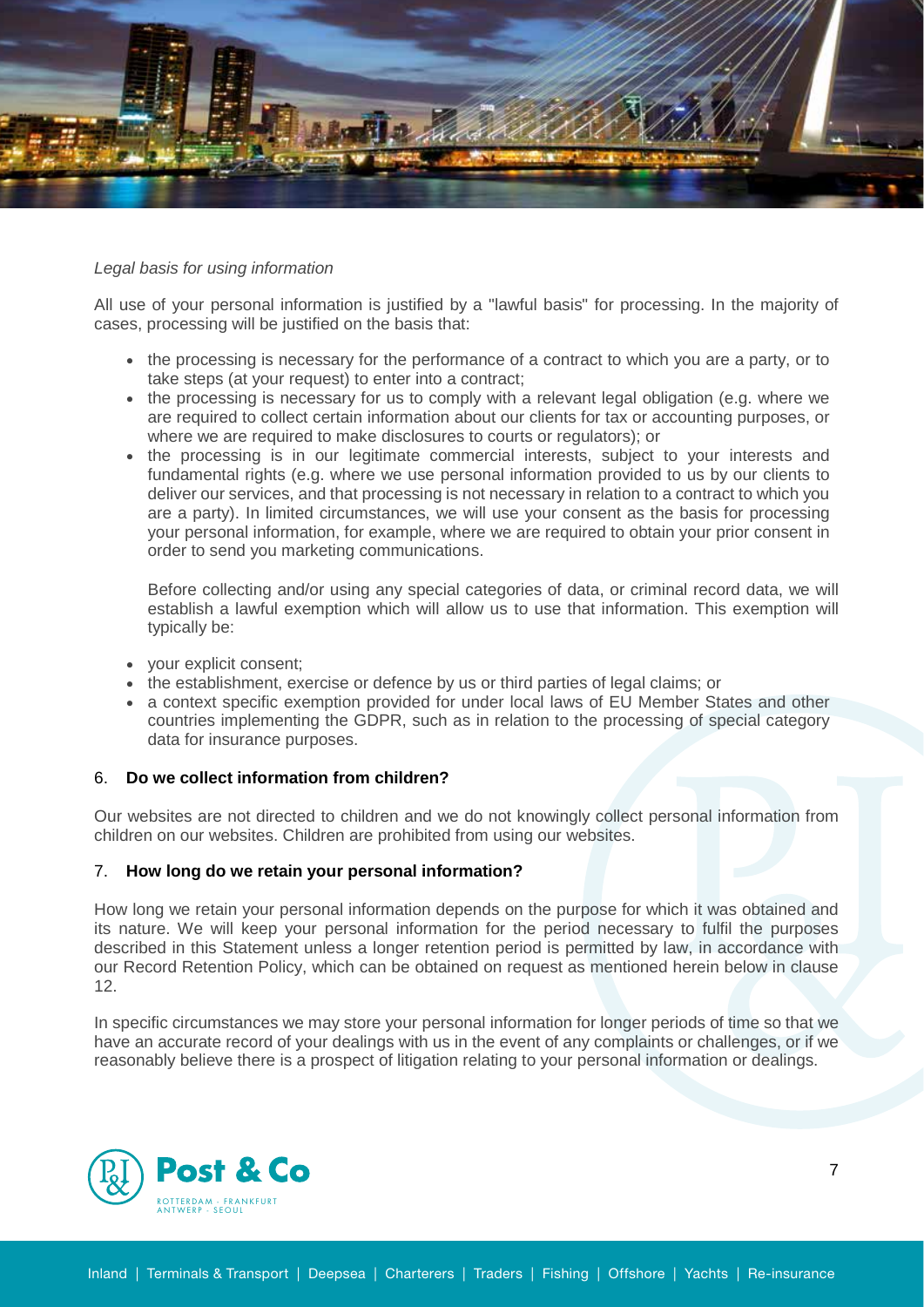

## 8. **Do we disclose your personal information?**

The data we hold we treat as proprietary and sensitive and is only used to further our relationship with our clients, business partners and employees.

## *Within Post & Co*

We mav share your personal information with other Post & Co entities, divisions, and subsidiaries to serve you, including for the activities listed in this statement.

We do not rent, sell or otherwise disclose personal information about our online visitors with unaffiliated third parties for their own marketing use. We do not share your personal information with third parties except in the following circumstances discussed below.

#### *Business Partners*

We disclose personal information to business partners who provide certain specialized services to us, or who co-operate with us on projects. These business partners operate as separate controllers, and are responsible for their own compliance with data protection laws. Our privacy policy applies only to our website and company, so if you click on a link to another website, you should read their privacy policy.

Examples include: *Insurance broking and insurance products* - insurers, reinsurers, other insurance intermediaries, insurance reference bureaus, medical service providers, fraud detection agencies, our advisers such as loss adjusters, lawyers and accountants and others involved in the claims handling process.

## *Authorized Service Providers*

We may disclose your information to service providers we have retained (as processors) to perform services on our behalf (either in relation to services performed for our clients, or information which Post & Co uses for its own purposes). These service providers are contractually restricted from using or disclosing the information except as necessary to perform services on our behalf or to comply with legal requirements. These activities could include any of the processing activities that we carry out as described in the above section, 'How we use your personal information.'

Examples include: IT service providers who manage our IT and back office systems and telecommunications networks;

These third parties appropriately safeguard your data, and their activities are limited to the purposes for which your data was provided.

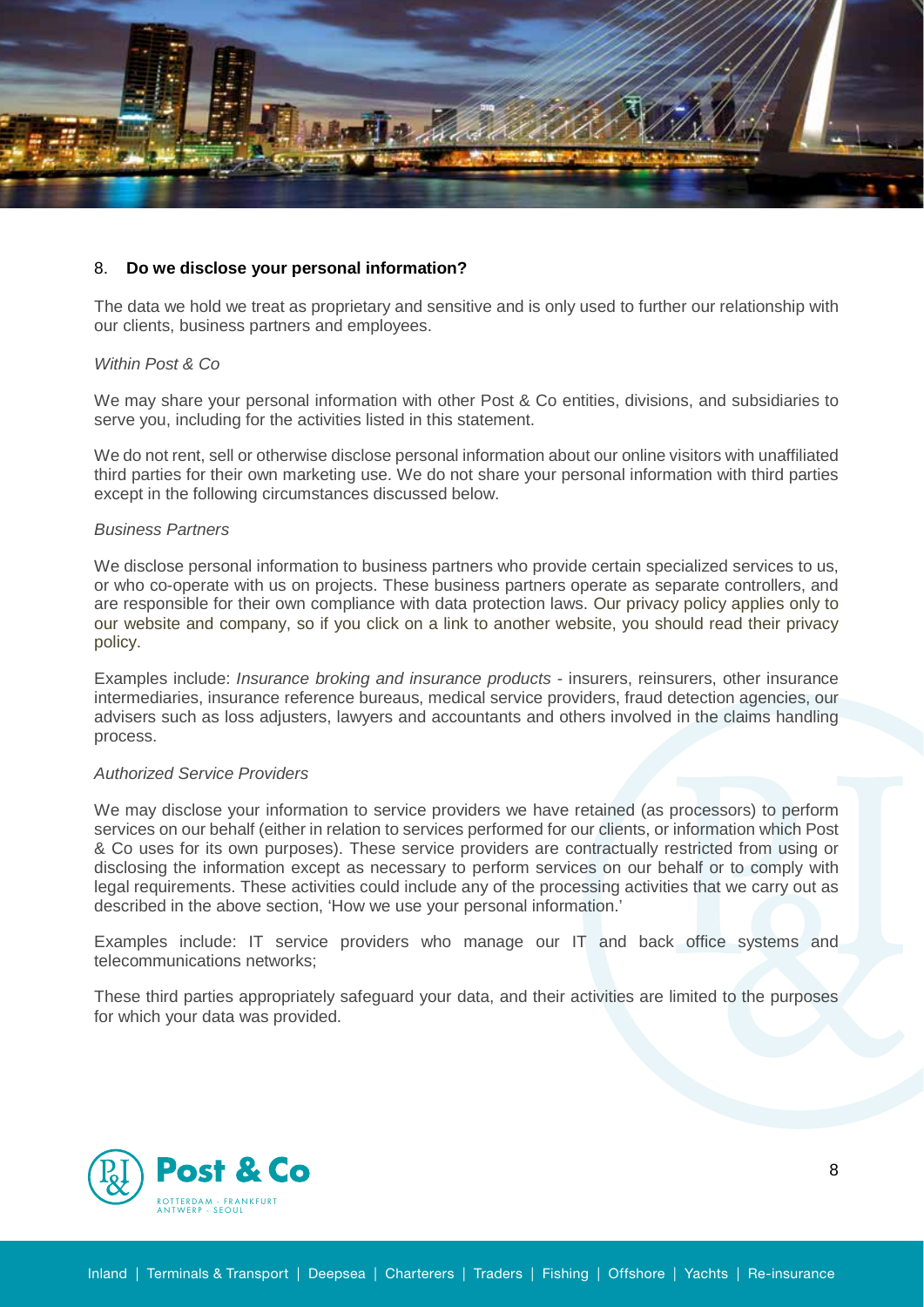

# *Legal Requirements and Business Transfers*

We may disclose personal information:

- if we are required to do so by law, legal process, statute, rule, regulation, or professional standard, or to respond to a subpoena, search warrant, or other legal request.
- in response to law enforcement authority or other government official requests,
- when we believe disclosure is necessary or appropriate to prevent physical harm or financial loss,
- in connection with an investigation of suspected or actual illegal activity or
- in the event that Post & Co is subject to a merger or acquisition to the new owner of the business.
- Disclosure may also be required for company audits or to investigate a complaint or security threat.

## *Cookies on Website and Notices*

Cookies are used to track visitor use of the website and compile statistical reports. Post & Co use Google Analytics to help us understand how our website is performing and to collect data about traffic through our website. Automated technologies, such as Google Analytics, may include the use of web server logs to collect IP addresses, "cookies" and web beacons. A browser can be set to not accept cookies and you are referred to your preferred browser on how this can be done. Our website is not utilised for collecting marketing data and statistics are only gathered on its usage.

# 9. **Do we transfer your personal information across geographies?**

We are an organization that works in a global market and may transfer certain personal information across geographical borders to Post & Co entities, authorized service providers or business partners in other countries working on our behalf in accordance with applicable law. Our affiliates and third parties may be based locally or they may be overseas some of which have not been determined by the European Commission to have an adequate level of data protection.

When we do, we use a variety of legal mechanisms to help ensure your rights and protections travel with your data:

- we ensure transfers within Post & Co are covered by agreements based on the EU Commission's standard contractual clauses, which contractually oblige each member to ensure that personal information receives an adequate and consistent level of protection wherever it resides within Post & Co;
- where we transfer your personal information outside Post & Co or to third parties who help provide our products and services, we obtain contractual commitments from them to protect your personal information. Some of these assurances are well recognized certification

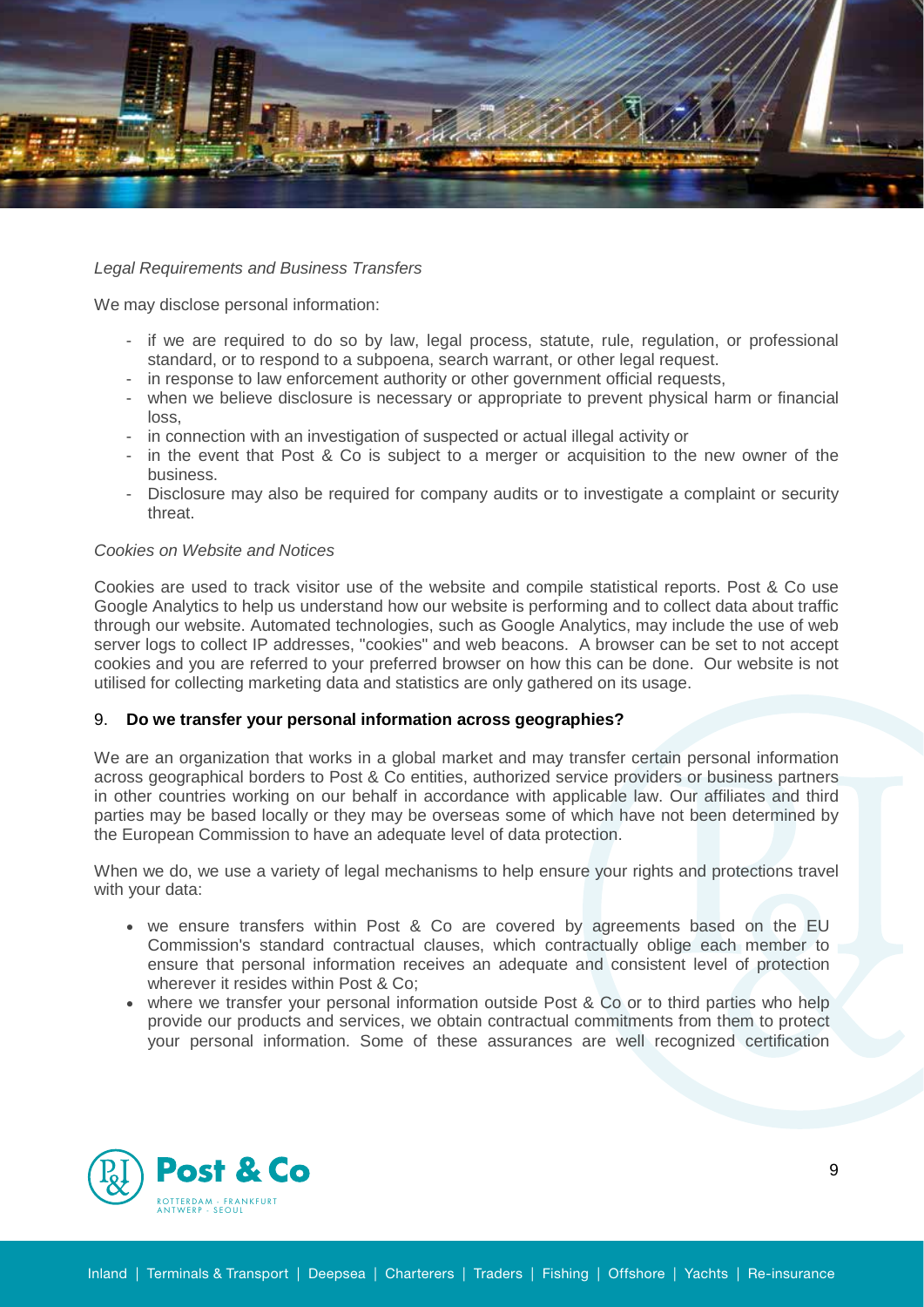

schemes like the EU - US Privacy Shield for the protection of personal information transferred from within the EU to the United States, or the standard contractual clauses; or

• where we receive requests for information from law enforcement or regulators, we carefully validate these requests before any personal information are disclosed.

If you would like further information about whether your information will be disclosed to overseas recipients, please contact us as noted below. You also have a right to contact us for more information about the safeguards we have put in place to ensure the adequate protection of your personal information when this is transferred as mentioned above.

# 10. **Do we have security measures in place to protect your information?**

The security of your personal information is important to us and Post & Co has implemented reasonable physical, technical and administrative security standards to protect personal information from loss, misuse, alteration or destruction. We protect your personal information against unauthorized access, use or disclosure, using security technologies and procedures, such as encryption and limited access. Only authorized individuals access your personal information, and they receive training about the importance of protecting personal information.

Our service providers and agents are contractually bound to maintain the confidentiality of personal information and may not use the information for any unauthorized purpose.

Kindly note that we make use of anti-spam tools and as a result thereof your e-mail may be blocked or land in a temporary e-mail quarantine buffer. If you are in doubt as to whether your e-mail was received in good faith by one of our staff members please contact them to make sure.

# 11. **What choices do you have about your personal information?**

We offer certain choices about how we communicate with our clients and what personal information we obtain about them and share with others. When you provide us with personal details, if we intend to use those details for marketing purposes, we will provide you with the option of whether you wish to receive promotional e-mails (also in the form of a newsletter). At any time, you may opt out from receiving interest-based advertising from us by contacting us.

# *How can you update your communication preferences?*

We take reasonable steps to provide you with communication about your information. You can update your communication preferences in the following ways:

# *Newsletters*

If you request electronic communications, such as an e-newsletter, you will be able to unsubscribe at any time by following the instructions included in the communication.

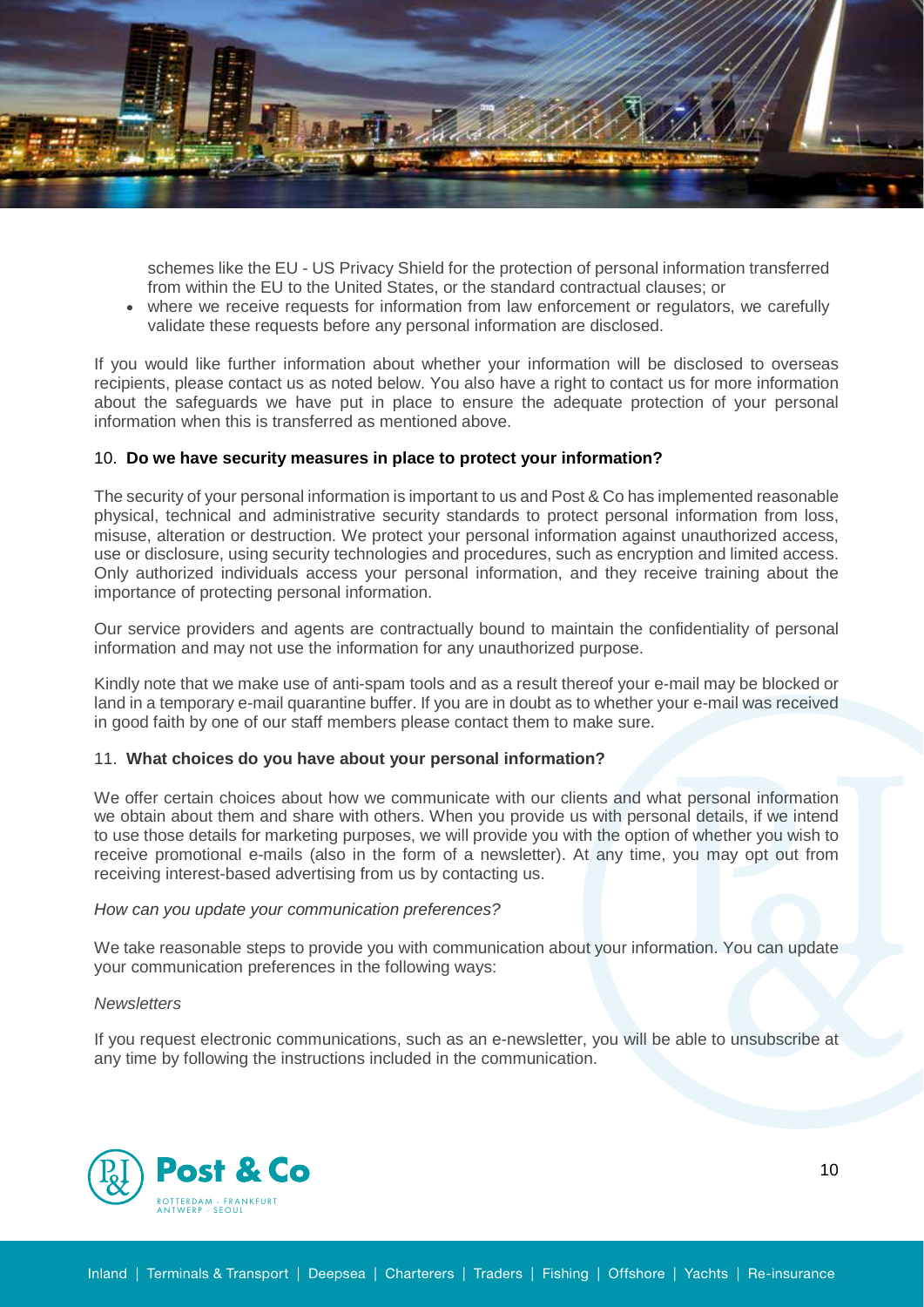

# *E-mail*

Contact us by e-mail or postal address as noted below. Please include your current contact information, the information you are interested in accessing or changing and your requested changes.

# 12. **Other rights regarding your data**

Subject to certain exemptions, and in some cases dependent upon the processing activity we are undertaking, our company would like to make sure you are fully aware of all data protection rights.

We may ask you for additional information to confirm your identity and for security purposes, before disclosing the personal information requested. We reserve the right to charge a fee where permitted by law, for instance if your request is manifestly unfounded or excessive.

You can exercise your rights by contacting us, as noted in paragraph 12 below. Subject to legal and other permissible considerations, we will make every reasonable effort to honour your request promptly or inform you if we require further information in order to fulfil your request.

# *Right to Access*

You have right to access personal information which Post & Co holds about you.

# *Right to Rectification*

You have a right to request us to correct your personal information where it is inaccurate or out of date.

# *Right to be Forgotten*

You have the right under certain circumstances to have your personal information erased. Your information can only be erased if your data is no longer necessary for the purpose for which it was collected, and we have no other legal ground for processing the data, as referred to herein above .

#### *Right to Restrict Processing*

You have the right to restrict the processing of your personal information, but only where:

- its accuracy is contested, to allow us to verify its accuracy; or
- the processing is unlawful, but you do not want it erased; or
- it is no longer needed for the purposes for which it was collected, but we still need it to establish, exercise or defend legal claims; or
- you have exercised the right to object, and verification of overriding grounds is pending.